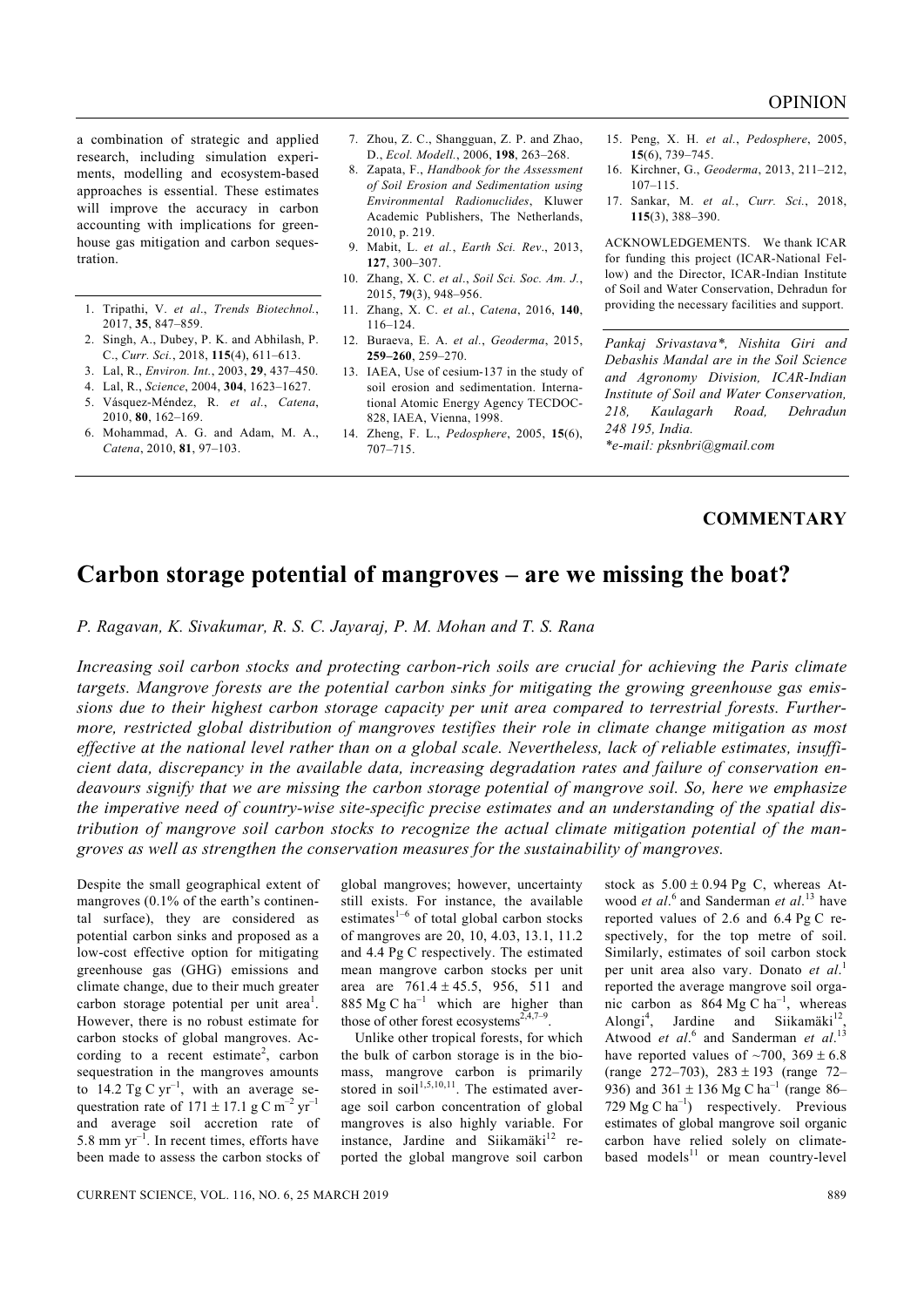statistics<sup>6,14</sup>, and more recently, on remote sensing<sup>13</sup>. The differences in carbon stock values among these studies have often been attributed to discrepancies in the estimation of the extent of global mangrove cover<sup>15</sup>.

 Recently, Rovai *et al*. 16 have estimated a total global budget of 2.26 Pg C in mangrove soils based on coastal environmental setting framework, and noted that mangrove soil organic carbon stocks have been underestimated by up to 44% and overestimated by up to 86% in carbonate and deltaic settings respectively, in earlier studies. Twilley *et al*. 17 have also estimated the global mangrove soil organic carbon budget as 2.3 Pg C, and found that the mangrove soil organic carbon stocks vary markedly across different types of coastal environmental settings, increasing from the riverdominated to tide/wave-dominated to carbonate coastlines. They noted that C storage in the deltaic settings has been overestimated, while soil organic carbon stocks in carbonate settings have been underestimated by up to 50%. Walcker *et al*. 10 reported that the carbon sink capacity declines with ecosystem age, and global projections of the above- and belowground reservoirs of carbon stock need to be accounted for mangrove age structures, which result from historical changes in coastal morphology. This variation in the estimation of carbon stock of mangroves has been attributed to the severe limitation of country-wise data and use of global mean values of earlier studies for estimating carbon stocks of countries that lack data<sup>16</sup>

 Based on the available literature, it is also evident that there can be significant variability in the soil carbon stocks across different mangrove forests $12$  and also within the same mangrove forest<sup>18,19</sup>. For instance, Kuffman *et al.*<sup>19</sup> have reported the increasing trend of soil organic carbon from the seaward to the landward side, and Weiss *et al*. 20 have reported high soil organic carbon stocks in the natural marine mangroves than estuarine mangroves. Similarly, mangroves of the sub-humid or arid regions have much lower soil carbon stock than that of the humid region $^{21}$ . Furthermore, it has been reported that the mixed mangrove stands have 20% higher soil C stocks per unit area than the monotypic stands<sup>6,22</sup>, and carbon accumulation within the conserved environments is up to fourfold higher than that of the degraded

or deforested environments, but threefold lower than those impacted by domestic or aquaculture effluents, and twofold lower than those impacted by storms and flooding<sup>22</sup>. The mean total carbon stocks of mangroves per unit area between the regions also vary (highest in the Asia-Pacific  $(1094 \text{ Mg C ha}^{-1})$  followed by Latin America (939 Mg C ha<sup>-1</sup>), West-Central Africa (799 Mg C  $ha^{-1}$ ) and Arabian/Oman Gulf  $(217 \text{ Mg C ha}^{-1}))^9$ . Thus, carbon storage capacity of mangroves is site-dependent and hence global generalization will be of little value.

 It has also been reported that the controls on soil carbon stocks are diverse, involving both climatic<sup>5,12,23,24</sup> and local edaphic factors<sup>25-28</sup> that act in a complex manner. Furthermore, recently, Rosentreter *et al*. 29 have highlighted the production of CH4, during the process of carbon burial by methanogenic archaea in the anoxic sediments of mangroves. They have estimated that the  $CH<sub>4</sub>$  evasion rate  $(96.5-1049.8 \text{ mmol m}^{-2} \text{ day}^{-1})$  has the potential to partially offset the blue carbon burial rates in mangrove sediments on an average by 20%, and emphasized the need for considering the mangrove sediments and water CH<sub>4</sub> emissions for future blue-carbon assessments. However, at present, the available information on CH4 emission of global mangroves is scarce<sup>29</sup>. Despite the discrepancy in the estimates, certainly soil carbon stock per unit area of mangrove forest is higher than the other forest ecosystems in all the studies. However, the restricted global distribution and severe lack of countrywise data testify the role of mangroves in climate change mitigation as most effective at the national level rather than on a global scale30. Increasing soil carbon stocks and protecting carbon-rich soils are crucial for achieving the Paris climate targets $31$ . So, it is vital to estimate and understand the spatial distribution of mangrove soil carbon stocks across mangrove nations to recognize the actual climate mitigation potential of this ecosystem so as to strengthen the conservation measures.

 Indeed, the potential role of mangroves as carbon sinks can be known only when the rate of mangrove destruction and degradation by habitat conversion is halted significantly. Despite the three decades of conservation and rehabilitation efforts, land conversion for aquaculture and agriculture remains a major threat and mangroves experience

an annual loss of 0.16–0.39% (ref. 32). In addition, increasing anthropogenic activities $33-35$  and frequency of extreme natural calamities $36-40$  caused by global climate change also threaten the survival and productivity of mangroves. According to a recent estimate<sup>13</sup>, the annual soil carbon emission by mangrove degradation is 2.0–8.1 Tg C  $yr^{-1}$  and during the period between 2000 and 2015, due to land-use conversion, mangrove soils have witnessed the loss of 30.4– 122 Tg C. More private land acquisition (which includes mangroves), legal protection and expanded mangrove rehabilitation by mono-specific plantation are the three widely used measures for mangrove management. In addition, recently, Lewis *et al.*<sup>41</sup> have proposed the fourth parallel approach, viz. early detection and pre-emptive rehabilitation, to prevent the complete loss of plant community structure and ecological function by long-term monitoring of changes in hydrological and ecological status of mangroves. However, globally, current management and policy-making efforts have not been fully successful in ensuring the conservation and sustainable use of mangrove resources<sup>42</sup>. If the current rate of degradation continues, the world may become devoid of mangroves in the 22nd century<sup>43</sup>. If all of the world's mangrove forests are destroyed and assuming that 95% of all mangrove carbon is oxidized to  $CO<sub>2</sub>$ , the loss would be 30.2 Pg  $CO<sub>2</sub>$  equivalents, which is equal to 6.5 years of carbon emissions from the global forest  $loss^{2,44}$ . So, as of now, it is evident that we are missing the carbon storage potential of mangroves due to want of sufficient data, discrepancy in the available data, lesser success of conservation endeavours and increasing rate of mangrove degradation. To sustain the ecosystem services of mangroves, country-wise, site-specific, long-term ecosystem-based conservation and management measures should be taken as an immediate step along with the existing conservation endeavours, suitably strengthened and amended site-wise, if needed.

- 2. Alongi, D. M. (ed.), In *Blue Carbon*, Springer, Switzerland, 2018, pp. 23–36.
- Twilley, R. R., Chen, R. H. and Hargis, T., *Water Air Soil Pollut*., 1992, **64**, 265– 288.

<sup>1.</sup> Donato, D. C., Kauffman, J. B., Murdiyarso, D., Kurnianto, S., Stidham, M. and Kanninen, M., *Nature Geosci*., 2011, **4**, 293–297.